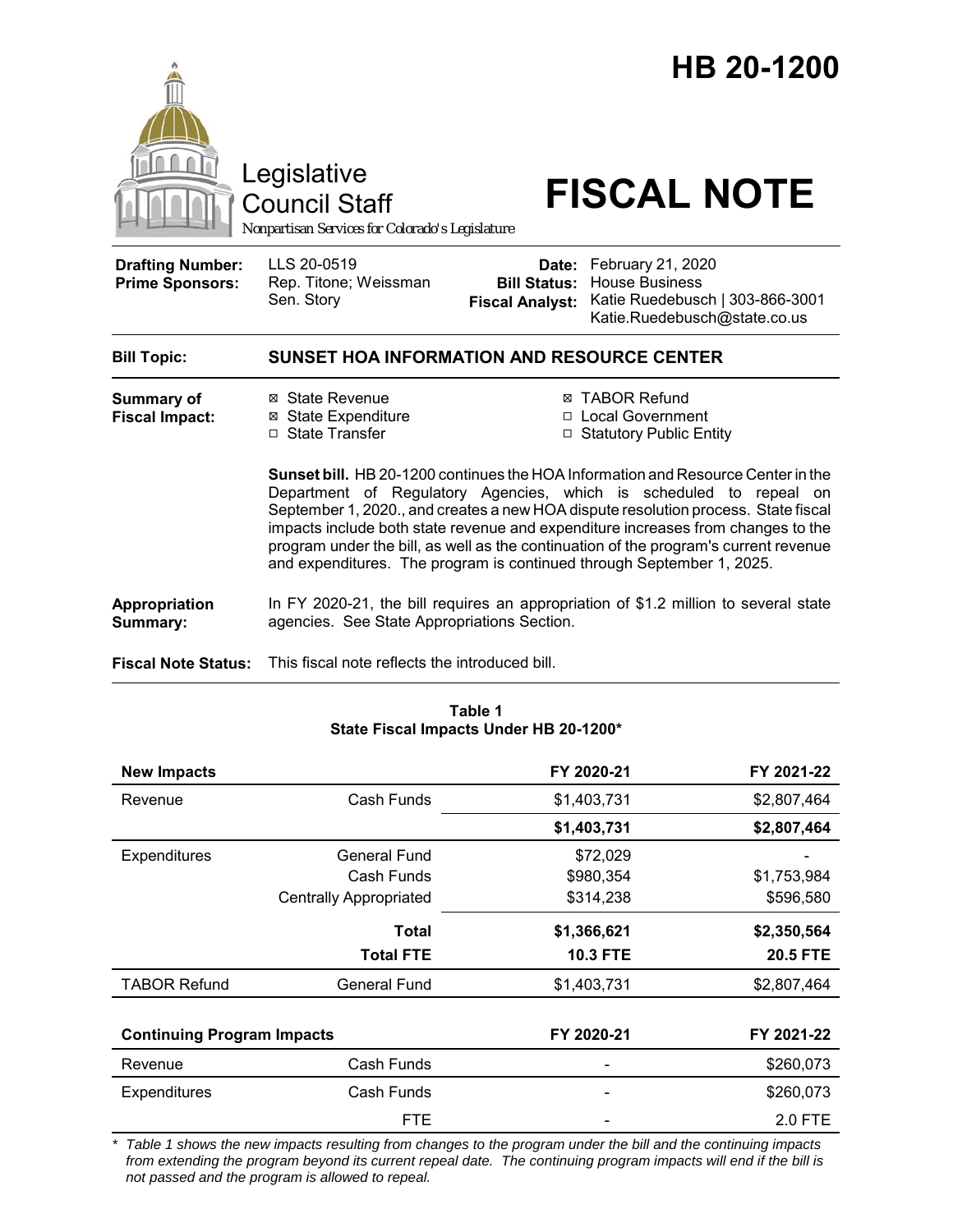## **Summary of Legislation**

Under current law, the HOA Information and Resource Center (center) in the Division of Real Estate (division) in the Department of Regulatory Agencies (DORA) is a central repository for complaints related to Colorado homeowners associations (HOAs) and common interest communities. This bill continues the center until September 1, 2025.

This bill expands the authority of the center and creates the HOA dispute resolution and enforcement program. These new duties are discussed below.

**Dispute resolution and enforcement program.** The bill creates the dispute resolution and enforcement program (program) in the division. The division must produce educational materials regarding the program in both English and Spanish, and post that information on its website. The program must also receive complaints; investigate complaints; conduct negotiations; make violation determinations; impose penalties; issue subpoenas; and provide an annual report to the General Assembly. The program will be funded by penalties and fees.

**Complaint process.** Beginning on May 1, 2021, parties may begin filing complaints with the division. The division must investigate complaints and issue a written determination on whether a violation has occurred. Written determinations must be mailed to interested parties. The division may impose a penalty of up to \$5,000 per violation per day for each day a party is in violation of the determination. The division may also issue cease and desist orders as well as issue orders requiring parties to take certain actions enumerated in the bill. The bill also includes an additional process for hearings in with the administrative courts. Any orders entered by administrative law judges are subject to judicial review.

**Registration.** The bill requires the division to send registration notifications and information packets to all known common interest communities without a registered HOA. All HOAs are required to register with the state. In calendar year 2021, the division will assess a registration fee based on each residential and commercial unit represented by the HOA. Only associations that have greater than \$5,000 in annual revenue are required to pay the registration fee. After calendar year 2021, division may annually adjust the registration fee to cover the costs of administering the program. HOAs not currently registered with the division must register by February 1, 2021. Late registration may result in a \$5,000 late fee.

**HOA complaint database.** By May 1, 2021, the division must create and maintain a database of HOAs that have had complaints filed against them under the program. The bill specifies what information shall be included in the database.

**Annual report.** The bill requires the division to prepare an annual report by March 1 each year. The report must include information related to the number of complaints received, complaint resolution, and the summary of an annual constituent survey conducted by an independent contractor.

## **Background and Assumptions**

The center was created in 2010 to collect complaint information and register HOAs. The center also assists homeowners, associations, managers, and other parties in understanding about their rights and responsibilities under the Colorado Common Interest Ownership Act and conducts outreach efforts for HOAs and other real estate boards.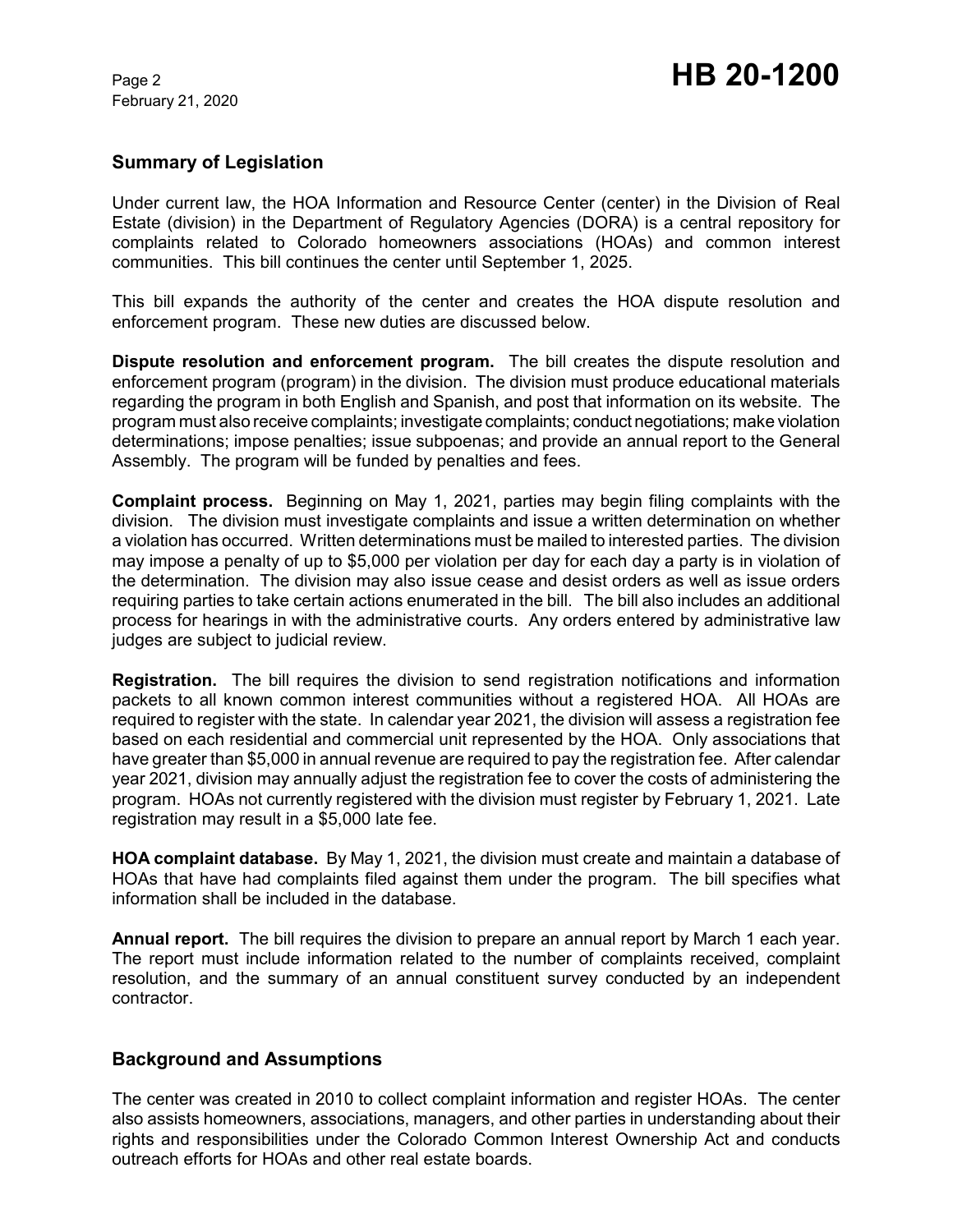All HOAs are required to register with the center. Only associations that have greater than \$5,000 in annual revenue are required to pay the registration fee. The current HOA initial registration fee is \$30 and the renewal fee is \$33. As of December 1, 2019, there were 7,881 HOAs registered with the center. The center receives approximately 1,152 complaints on average related to HOAs. This fiscal note assumes that there are approximately 10,286 HOAs in Colorado with 958,179 residential and commercial units within these HOAs.

## **Continuing Program Impacts.**

Based on the department's FY 2020-21 budget request, DORA is expected to have revenue and expenditures of \$260,073 and 2.0 FTE to administer the HOA Information and Resource Center program. If this bill is enacted, current revenue and expenditures will continue for the program starting in FY 2021-22. This continuing revenue is subject to the state TABOR limits. If this bill is not enacted, the program will end on September 1, 2020, following a wind-down period, and state revenue and expenditures will decrease starting in FY 2021-22 by the amounts shown in Table 1. The fiscal note does not identify any change to TABOR refunds because the revenue is already accounted for in the LCS revenue forecast. The changes to the program that drive additional revenue and costs are discussed in the State Revenue and State Expenditure sections below.

## **State Revenue**

The bill will increase state cash fund revenue by \$1.4 million in FY 2020-21 and \$2.8 million in FY 2021-22. Revenue is from the registration fee on every residential and commercial unit represented by an HOA and deposited in the Division of Real Estate Cash Fund. In addition, revenue to the Judicial Department may increase from any civil case filings; however, this revenue impact is expected to be minimal. Fine revenue from violations may also increase, but any increase is expected to minimal. Fee and fine revenue is subject to TABOR.

**Fee impact on HOAs**. Colorado law requires legislative service agency review of measures which create or increase any fee collected by a state agency. These fee amounts are estimates only, actual fees will be set administratively by DORA based on cash fund balance, estimated program costs, and the estimated number of HOAs subject to the fee. Table 2 below identifies the fee impact of this bill.

| <b>Fiscal Year</b> | Type of Fee                         | <b>Proposed</b><br>Fee | Number<br><b>Affected</b> | <b>Total Fee</b><br>Impact |
|--------------------|-------------------------------------|------------------------|---------------------------|----------------------------|
| FY 2020-21         | Registration Fee (half-year impact) | \$2.93                 | 479.089                   | \$1,403,731                |
| FY 2021-22         | Registration Fee (Full-year impact) | \$2.93                 | 958.179                   | \$2,807,464                |

#### **Table 2 Fee Impact on HOAs**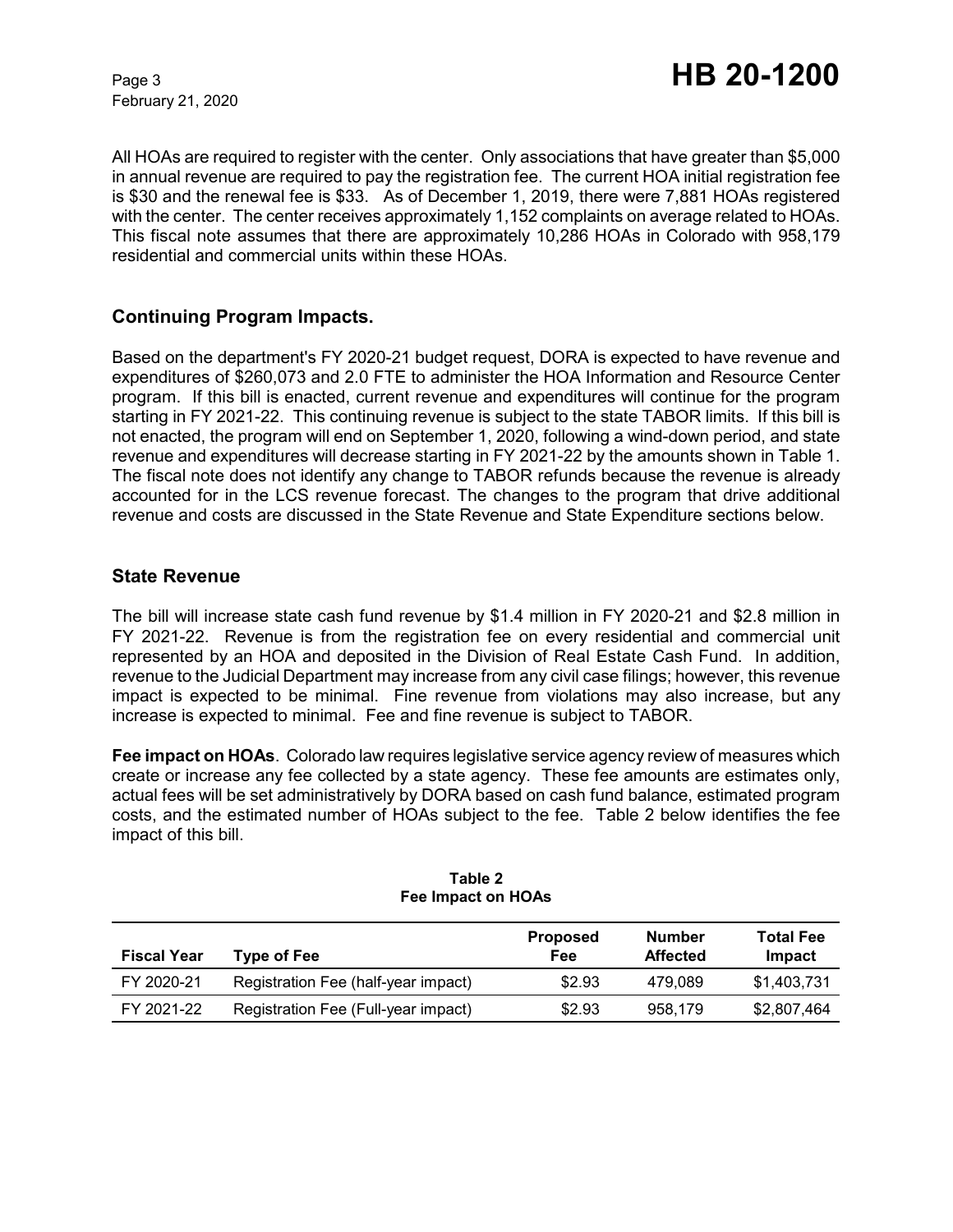## **State Expenditures**

The bill increases state cash fund expenditures in DORA by \$1.2 million and 9.5 FTE in FY 2020-21 and \$2.1 million and 19.0 FTE in FY 2021-22. In addition, the bill will increase General Fund expenditures in the Department of Personnel and Administration by \$85,471 and 0.8 FTE in FY 2020-21 and \$144,113 and 1.5 FTE in FY 2021-22. These impacts are shown in Table 3 and discussed below.

| <b>Cost Components</b>                             | FY 2020-21                  | FY 2021-22    |
|----------------------------------------------------|-----------------------------|---------------|
| <b>Department of Regulatory Agencies</b>           |                             |               |
| <b>Personal Services</b>                           | \$557,184                   | \$1,114,368   |
| <b>Operating Expenses and Capital Outlay Costs</b> | \$130,625                   | \$25,650      |
| <b>Legal Services</b>                              | \$239,850                   | \$479,700     |
| <b>Computer Programming</b>                        | \$44,688                    |               |
| Postage and Mailings                               | \$8,006                     | \$16,013      |
| Centrally Appropriated Costs*                      | \$300,797                   | \$570,720     |
| FTE - Personal Services                            | 9.5 FTE                     | 19.0 FTE      |
| FTE - Legal Services                               | 1.3 FTE                     | 2.5 FTE       |
| <b>DORA (Subtotal)</b>                             | \$1,281,150                 | \$2,206,451   |
| <b>Department of Personnel and Administration</b>  |                             |               |
| <b>Personal Services</b>                           | \$58,114                    | \$116,228     |
| <b>Operating Expenses and Capital Outlay Costs</b> | \$7,280                     | \$2,025       |
| <b>Computer Programming</b>                        | \$6,635                     |               |
| Centrally Appropriated Costs*                      | \$13,442                    | \$25,860      |
| FTE - Personal Services                            | $0.8$ FTE                   | 1.5 FTE       |
| <b>DPA (Subtotal)</b>                              | \$85,471                    | \$144,113     |
|                                                    | <b>Total</b><br>\$1,366,620 | \$2,350,564   |
| <b>Total FTE</b>                                   | <b>11.6 FTE</b>             | <b>23 FTE</b> |

### **Table 3 Expenditures Under HB 20-1200**

 *\* Centrally appropriated costs are not included in the bill's appropriation.*

**Department of Regulatory Agencies.** The creation of the new dispute resolution and enforcement program will increase expenditures for the division. The division requires 12.5 compliance investigators in order to investigate the 1,152 HOA complaints. Each complaint is expected take 22.5 hours of investigative time. Also, 4.0 FTE alternative dispute administrator are needed to facilitate negotiations and dispute resolution on 806 complaints per year. Finally, 3.0 FTE program assistants are needed to oversee complaint intake, handle phone intake from the required toll-free complaint phone system, and assist the alternative dispute team. Standard operating and capital costs are included and first-year costs are prorated to reflect the January 1 start date.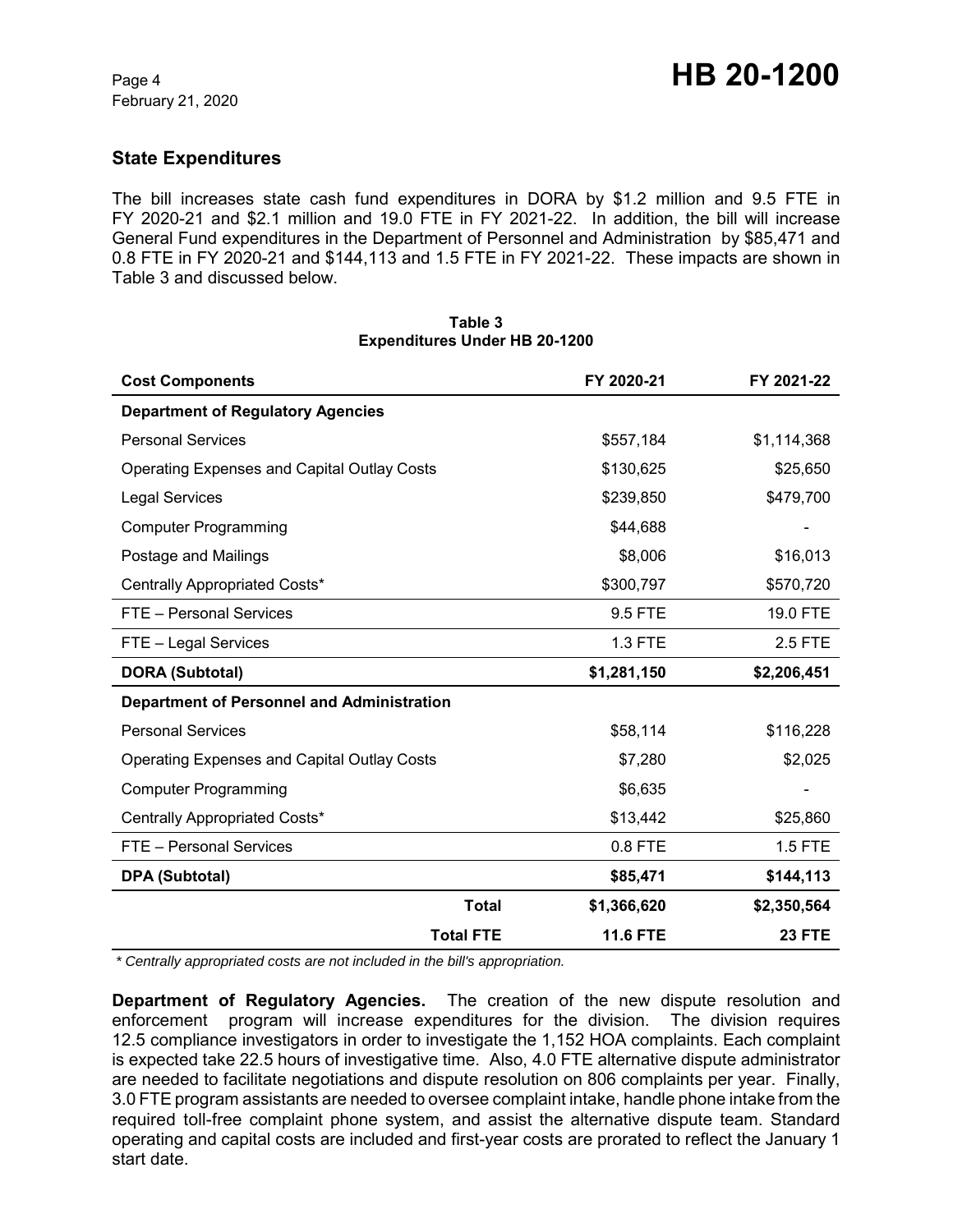In addition, the division requires 2,250 legal services hours regarding administrative hearings, formal settlements, and legal advice. Legal services are provided by the Department of Law, which require 1.3 FTE. The division will also require additional funding for required mailings and IT system upgrades.

Finally, the division will need to hire an independent contractor to conduct the annual constituent survey that is required under the bill. The fiscal note estimates a cost of \$100,000 to hire an independent contractor.

**Department of Personnel and Administration.** The bill will increase expenditures for the Office of Administrative Courts in the Department of Personnel and Administration to hear additional 150 cases related to HOA complaints. The additional 1.0 FTE administrative law judge and 0.5 FTE technician will handle hearings, commutations, notices, motions, pleadings, and decision-writing. In addition, computer programming costs are needed for hearing-related technology and software licensing. First-year costs are prorated to reflect the January 1 start date.

**Judicial Department.** Workload may increase for the trial courts in the Judicial Department to handle appeals of any complaints. In addition, workload if more cases are resolved via alternative dispute resolution rather than being filed in court. This fiscal note assumes that the number of additional case filings will be minimal and any increase in workload can be handled within existing resources.

**Centrally appropriated costs.** Pursuant to a Joint Budget Committee policy, certain costs associated with this bill are addressed through the annual budget process and centrally appropriated in the Long Bill or supplemental appropriations bills, rather than in this bill. These costs, which include employee insurance, supplemental employee retirement payments, and leased space, are estimated to be \$314,238 in FY 2020-21 and \$596,580 in FY 2021-22.

**TABOR refunds.** The bill is expected to increase state General Fund obligations for TABOR refunds by \$1.4 million in FY 2020-21 and \$2.8 million in FY 2021-22. Under current law and the December 2019 Legislative Council Staff forecast, the bill will correspondingly increase the amount refunded to taxpayers via sales tax refunds made available on income tax returns for tax years 2021 and 2022, respectively. A forecast of state revenue subject to TABOR is not available beyond FY 2021-22.

## **Effective Date**

The bill takes effect August 5, 2020, if the General Assembly adjourns on May 6, 2020, as scheduled, and no referendum petition is filed. The bill applies conduct occurring on or after the bill's effective date.

## **State Appropriations**

In FY 2020-21, the bill requires an appropriation of \$980,353 to the Department of Regulatory Agencies from the Division of Real Estate Cash Fund, and 9.5 FTE. Of this amount, \$239,850 is reappropriated to the Department of Law and 1.3 FTE.

In addition, in FY 2020-21, the bill requires a General Fund appropriation of \$72,029 to the Department of Personnel and Administration, and 0.8 FTE.